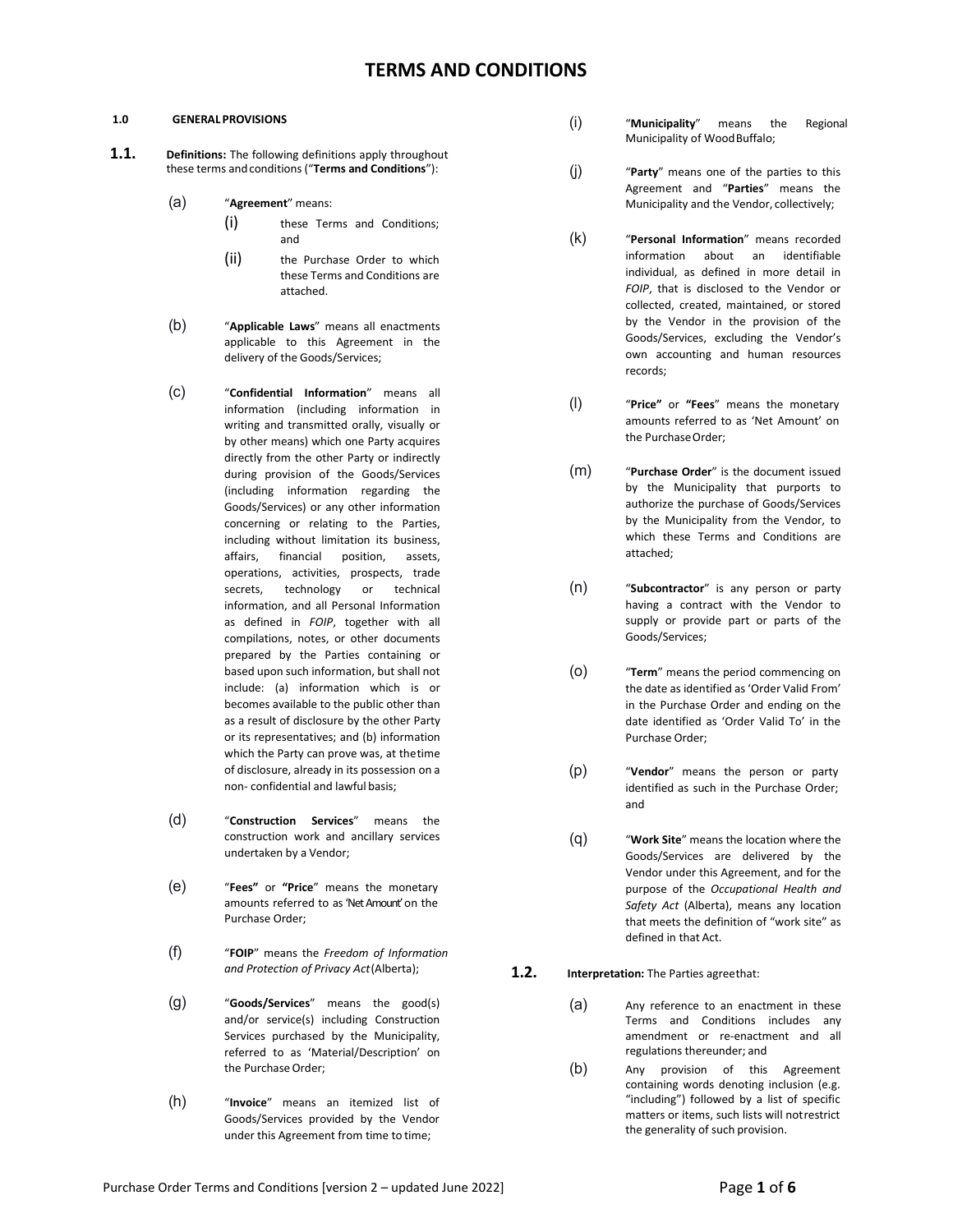- **1.3. Payment Terms:** The Vendor may submit an Invoice to the Municipality pertaining to Goods/Services provided over a period of time not less than 30 days. Invoices shall contain such information and details as the Municipality may reasonably require. Subject to this Agreement, the Municipality shall pay each Invoice within 30 days, inclusive, of receipt of the Invoice by the Municipality. The Municipality may withhold payment of any portion of the Invoicewhich is in dispute and the Municipality and the Vendor shall act reasonably to resolve such dispute in a timely manner. All invoices containing disbursements must be supported by original detailed receipts.
- **1.4. Vendor to Provide:** The Vendor shall provide all personnel, labour, materials, supplies, equipment, tools, transportation and other requirements for the timely and proper provision of the Goods/Services, except as otherwise expressly set forth in this Agreement.
- **1.5. Vendor Compliance:** In accepting this Agreement, the Vendor undertakes and agrees to provide the Goods/Services in strict compliance with this Agreement.
- **1.6. Applicable Laws:** The Vendor will comply with all applicable policies of the Municipality and all applicable enactments relating to the Goods/Services, including *FOIP* and any applicable enactments related to worker's compensation, employment standards, environmental protection and occupational healthand safety laws. The law applicable to this Purchase Order shall be the law in effect in the Province of Alberta. Except for an appeal from an Alberta court to the Supreme Court of Canada, no action in respect to the Purchase Order shall be brought or maintained in any court other than a court of the appropriate jurisdiction of the Province of Alberta.
- **1.7. Confidentiality:** Except as required by law, neitherthe Municipality nor the Vendor shall disclose, nor permit any person under its authority it to disclose (except to the extent necessary to perform the obligations set out in this Agreement or under law) Confidential Information gained by it as a result of the performance of this Agreement. The Vendor shall bear the costs of records management practices required by *FOIP* in relation to Confidential Information of the Municipality under the care of the Vendor. All such Confidential Information and records shall be returned to the Municipality by the Vendor upon the expiry or earlier termination of the Term or alternatively, upon the request of the Municipality, deleted or destroyed.The Vendor shall immediately give written notice to the Municipality of any request from another party for release of any Confidential Information of the Municipality and will cooperate if the Municipality uses any remedies available at law to protect the Confidential Information from suchdisclosure.
- **1.8. Conflict of Interest:** The Vendor shall exercise reasonable care and diligence to prevent any actions or conditions which could result in a conflict with the Municipality's interests. Upon becoming aware of a conflict relating to this Agreement the Vendor shall immediately disclose the relevant information

pertaining to the conflict to the Municipality.

**1.9. FOIP:** TheVendoracknowledgesthattheMunicipality is subject to *FOIP*. *FOIP* applies to all records relating to, or obtained, created or collected under this Agreement which are in the custody or under the control of the Municipality and Vendor. The Vendor agrees to comply with the provisions of FOIP. Notwithstanding anything else in this Agreement, the Vendor agrees that, subject to the Municipality's obligations under *FOIP*, all documents relating to this Agreement

may be published and made public by the Municipality. If there are any documents the disclosure of which would constitute a disclosure harmful to the Vendor's business interest or a disclosure harmful to personal privacy, as defined in *FOIP*, the Contractor must notify the Municipality in writing which portion of the documents should not be disclosed. The Municipality will make reasonable efforts to redact any portions of the documentswhich the Municipality agrees should not be disclosed pursuant to *FOIP*.

- **1.10. Insurance:** During the Term, the Vendor shall maintain the minimum insurance coverage specified below and shall provide satisfactory certificates of insurance confirming such coverages on request by the Municipality:
	- (a) General liability insurance against third party bodily injury, personal injury and property damage, including products and completed operations liability and blanket contractual liability for an amount of not less than two million dollars (\$2,000,000) peroccurrence;
	- (b) Professional liability insurance for an amount of not less than Two million dollars (\$2,000,000) if applicable to the Goods/Services;
	- (c) AutomobileLiability insurance(s)inamountsof no less than Two million dollars (\$2,000,000) shall be carried by Vendor for any owned, hired, and/or non-owned vehicles used in the performance of this Agreement;and
	- (d) Worker's compensation coverage or employer's liability coverage for employeesof the Vendor, as well as personal coverage for any directors, partners and agents of the Vendor involved in the purchase of the Goods/Services.

The Municipality is to be named as an "additional insured" as its interests may appear within the confines of this Agreement to the insurance policies (other than the automobile insurance policies) of the Vendor. The Vendors insurance policy is not to include any limitation to the liability assumed in this Agreement.

The Vendor shall provide evidence of insurance(s) to the Municipality in a commercially reasonable fashion.

**1.11. Audit and Records Retention:** The Vendor shall maintain, at its cost, complete and accurate records of the Goods/Services provided for the Municipality and all Fees charged to the Municipality, for a period of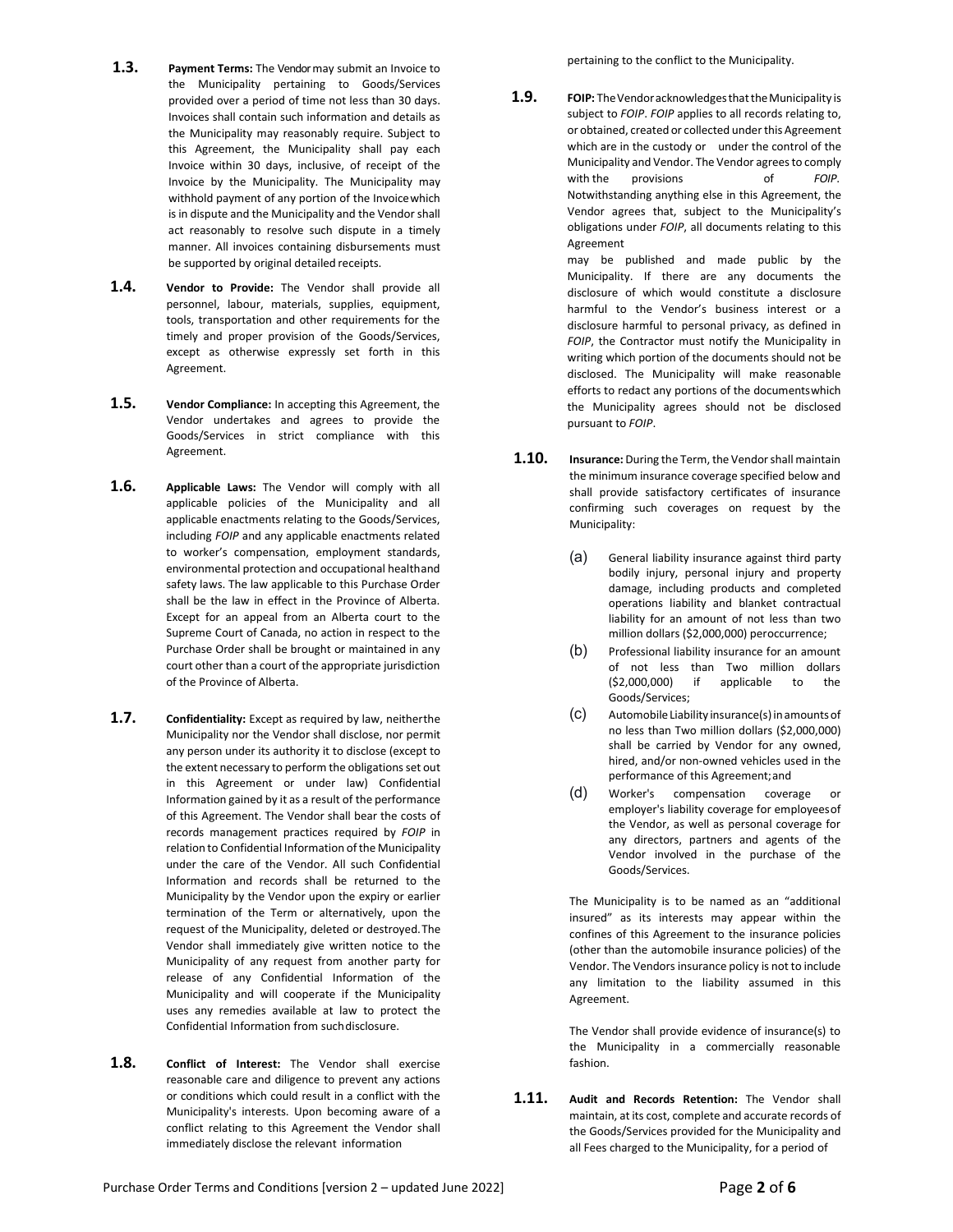seven years after expiry of the Term or early termination of this Agreement. During the retention period, the Municipality and any person designated by the Municipality shall have access to the Vendor's records and documentation relating to the Goods/Services, at all reasonable times, for the purpose of auditing and verifying the provision and cost of theGoods/Services.

- **1.12. Exclusion of Liability:** Notwithstanding anything to the contrary expressed or implied in this Agreement, the Municipality shall not be liable to the Vendor for any general, indirect or consequential damages or any economic losses of any kind, regardless of whether the liability to which such damages relate arises in contract, tort or otherwise in law, or for any bodily injury, loss or damage sustained by the Vendors, its employees, agents or sub-contractors arising from any cause whatsoever.
- **1.13. Indemnity:** The Vendor shall at all times and without limitation be fully liable for, and shall indemnify and hold harmless the Municipality and the Municipality's elected officials, directors, officers, agents,employees and volunteers (the "**Indemnified Parties**") from and against any and all claims, liabilities, losses, costs, damages, consequential damages and expenses (including legal, expert and consultant fees), causes of action, actions, claims, demands, lawsuits, liens, encumbrances, suits or other proceedings, whether first party or third party, together with legal costs on a solicitor-and-his-own-client full indemnity basis ("**Claims**") by whomever made, sustained, incurred, brought or prosecuted, including for third partybodily injury (including death), personal injury and property damage, in any way based upon, occasioned by or attributable to anything done or omitted to be done by the Vendor, its Subcontractors or their respective directors, officers, agents, employees, partners, affiliates, volunteers or independent contractors in the course of performance of the Vendor's obligations under, or otherwise in connection with, this Agreement. The Vendors further agrees to indemnify and hold harmless the Indemnified Parties for any incidental, indirect, special or consequential damages, or any loss of use, revenue or profit, by any person, entity or organization, including, without limitation, the Municipality, claimed or resulting from such Claims. The obligations contained in this section shall survive the termination or expiry ofthis Agreement
- **1.14. Non-Exclusive Contract**: The Municipality makes no representation that the Vendor is the sole supper of goods or services the same as or similar to the Goods/Services to the Municipality, and reserves the right to contract with other parties for goods and services the same as or similar to the Goods/Services.
- **1.15. Environment:** The Vendor shall comply with all Applicable Laws dealing with the environment including the *Environmental Protection and Enhancement Act* (Alberta). When requested by the Municipality, the Vendor shall provide evidence of compliance with such laws.
- **1.16. Workers' Compensation:** The Vendor shall comply with all Applicable Laws related to workers' compensation including the *Workers' Compensation*  Act (Alberta). When requested by the Municipality, the Vendor shall provide evidence of compliance with such laws, including evidence of payments due thereunder by the Vendor or Subcontractor. If directors, partners, or owners of the Vendor will be actively providing Goods/Services under this Agreement, then the Vendor must provide workers compensation coverage for those directors, partners, andowners.
- **1.17. Occupational Health and Safety:** The Vendor shall comply with all Applicable Laws dealing with the occupational health and safety including the *Occupation Health and Safety Act* (Alberta). When requested by the Municipality, the Vendor shall provide evidence of compliance with such laws. The Vendor shall enforce compliance with such laws byits Subcontractors.
- **1.18. Disputes:** The Parties shall seek to resolve any disputes with regard to this Agreement expeditiously and in good faith through negotiations. If a dispute cannot be resolved within 21 days after notice of a dispute is provided by either Party to the other Party through negotiations, the Parties shall refer the dispute to arbitration of a single arbitrator. The award and determination of the arbitrator is binding upon the Parties and their respective heirs and assigns, with no right of appeal.
- **1.19. Force Majeure:** Neither Party is liable for any loss, detention, default, damage or delay in fulfilling the obligations under this Agreement caused by or resulting from causes beyond its reasonable control, including, but not limited to, any act of God, fire, flood, acts of government authority, enemy or hostile actions, sabotage, war, blockades, insurrections, riots, epidemics, washouts, nuclear and radiation activity or fallout, civil disturbances, explosions, or other casualty.
- **1.20. Termination:** The Municipality may terminate this Agreement:
	- (a) immediately if any of the following events occur, as determined by the Municipality, in its solediscretion:
		- (i) any material breach or nonperformance by the Vendor of its obligations under this Agreement, including but not limited to:
			- (A) failure of the Vendor to devote the necessary time, resources, staff and skill to the provision of Goods/Services provided under this Agreement; or
			- (B) failure to provide,<br>deliver and/or and/or install any Goods/Services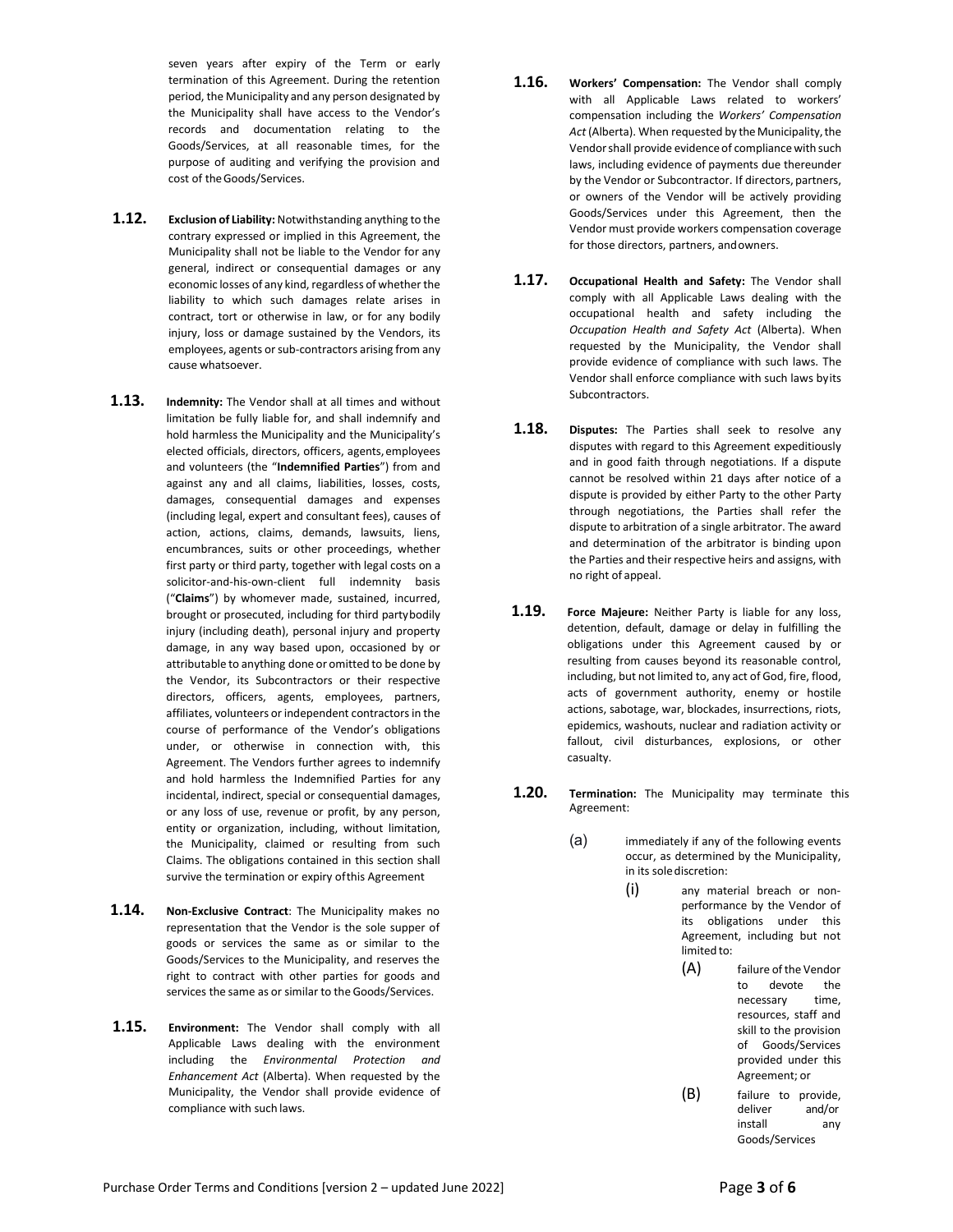purchased under this Agreement in a timely manner and in compliance with the Terms and Conditions of the Purchase Order:

- (ii) the Vendor becomes insolvent, is adjudged bankrupt or takes the benefits of any legislation relating to bankrupt or insolvent debtors;
- (iii) the Vendor voluntarily or by court order is wound-up, dissolved or liquidated;
- (iv) any adverse change in circumstance or conduct of the Vendor which may affect or harm the status or reputation of the Municipality.
- (b) upon seven days priorwritten notice to the Vendor at any time in the Municipality's sole discretion.
- **1.21. Consequences of Termination:** As of the effective date of termination, the rights and obligations of the Parties shall cease (except to the extent such rights and obligations apply to that portion of the Term occurring prior to the effective date of termination) and the Parties shall co-operate in the return of records and information, payments and relatedmatters.
- **1.22. Notice:** Any notice to be given by either Party to the other pursuant to this Agreement shall be inwriting and delivered via electronic mail to the Municipalit[y](mailto:%20(purchasing@rmwb.ca)) [\(purchasing@rmwb.ca\)](mailto:%20(purchasing@rmwb.ca)) or to the Vendor at the email address referred to as 'Vendor Email Address' in the Purchase Order.
- **1.23.** Miscellaneous: The Parties further agree that:
	- (a) This Agreement constitutes the entire understanding between the Parties relating to the Goods/Services. There are no agreements, representations or warranties except as set forth in this Agreement. No modification or amendment to this Agreement shall be binding unless executed in writing by the Parties;
	- (b) The rights and obligations of the Parties hereunder shall not be assigned or assignable, in whole or in part, by either Party. The Terms and Conditions of this Agreement shall enure to the benefit and be binding upon the successors of each of the Parties;
	- (c) If any provision of this Agreement or the application thereof is held invalid or unenforceable to any extent, the remainder of this Agreement or the application thereof shall not be affected thereby;
	- (d) The Vendor will not use, nor shall itpermit any person employed by it to use, identifying marks of the Municipality other than with the prior written consent of the Municipality, which may be arbitrarily

withheld;

- (e) Section1 1.7 and 1.13 shall continue in full force and effect following such expiry or termination;
- (f) The Vendor is responsible for arranging all of its own parking for its personnel and equipment, as well as that of its subcontractors, with Municipality Parking Services including payment thereof;and
- (g) The Vendor is fully responsible for any of the Municipality's keys in its possession and shall be charged for any and all costs resulting from lost or stolen keys. The Vendor will sign out keys in accordance with the Municipality's current key signout policy.
- **1.24.** Upon issuance of the Purchase Order, the Vendor shall immediately develop a written plan to address safety during performance of Construction Services. Once approved by the Municipality, this plan shall constitute the Construction Safety Plan. The Vendor shall keep one copy of the Construction Safety Plan at the Work Site, in good order and available for review by the Municipality and its agents.

The Vendor shall be solely responsible for performing the Construction Services, itself and by Subcontractors, in accordance with the Construction Safety Plan and all laws and regulations relating to health and safety.

The Municipality may, for reasons of health and safety as reasonably determined, cause parts of, or all of, the Construction Services to be stopped, or the Vendor or any of the Subcontractors to be removed or excluded from the Work Site. Such action shall not relieve the Vendor from its obligations under this Agreement or otherwise affect the Price or give rise to any claim by the Vendor against the Municipality.

**1.25.** The Vendor shall ensure that the performance and products of its Construction Services are in accordance with the plans or specifications provided by the Municipality ("Approved Plans"). The Vendor shall promptly remedy, correct and rectify any variation of products or performance of the Construction Services from the Approved Plans ("Deficiencies"), whether or not the Deficiencies are the result of poor workmanship, use of defective materials, or damage through carelessness, negligence or other act or omission of the Vendor or any person for whom the Vendor is responsible.

## **2.0 GOODS (PRODUCT &EQUIPMENT)**

**2.1. All Inclusive Purchase Price:** The Price is the complete cost to the Municipality (excluding taxes) for the sum total of all items listed on the Purchase Order. Fees or chargesinvoiced that are not detailed on the Purchase Order will not be paid.

**2.2. Shipment**: The Parties agree that:

(a) All packages, packing slips, Invoices, correspondence, customs documentation and freight bills of lading relating to the Goods/Services shall have the Municipality's complete Purchase Order number prominently displayed and packing slips shall accompany all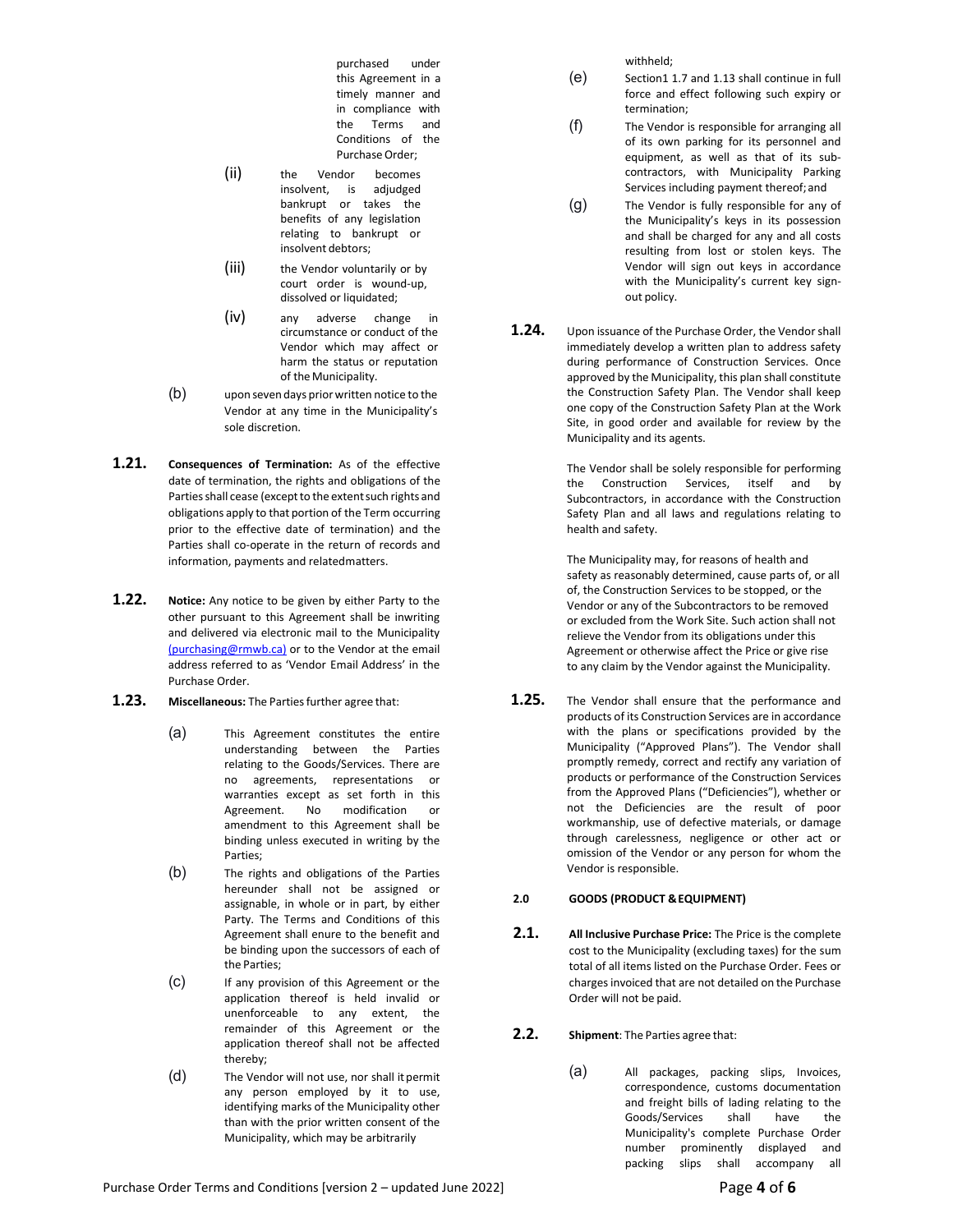shipments. Invoices will not be processed by the Municipality for payment until all items invoiced are received and accepted by the Municipality;

(b) For all products subject to "Workplace<br>Hazardous Material Information Information System" (WHMIS)legislation, "Material Safety Data Sheets" (MSDS) and or "Safety Data Sheets" (SDS) shall accompany the items and shipping documents. The MSDS or SDS shall be included on any items being shipped which are regulated substances and which require precautions by employees prior to handling and usage in the workplace. All items that are regulated under the *Transportation of Dangerous Goods Act* or the International Air Transport Association shall be accompanied by "dangerous goods" shipping documents and appropriate labelling on the package(s[\).](https://www.tc.gc.ca/eng/tdg/training-us-276.htm)

[\(https://www.tc.gc.ca/eng/tdg/training](https://www.tc.gc.ca/eng/tdg/training-us-276.htm) [-](https://www.tc.gc.ca/eng/tdg/training-us-276.htm) [us-](https://www.tc.gc.ca/eng/tdg/training-us-276.htm) [276.htm\)](https://www.tc.gc.ca/eng/tdg/training-us-276.htm); and

- (c) All shipments entering into Canada must be cleared through Canada Customs prior to their delivery to the Municipality and are subject to payment of duties andtaxes (excluding GST). For customs purposes, a Canada Customs invoice or commercial Invoices to be attached to the shipment. The information provided on the Invoice must include complete and accurate details about the items being imported in order to comply with Canada Border Services Agency legislation. In addition, in order for the Municipality to qualify for the lower rate of duty, a completed NAFTA Certificate of Origin should accompany the shipment.
- **2.3. Canadian Vendors:** The Price is the complete cost to the Municipality. Subsequent Canadian Customs Clearance and associated import costs for orders shipped directly to the Municipality from locations outside of Canada are the responsibility of the. It is the Vendor's responsibility to ensure the customs documentation states:
	- Importer of Record in Canada is(name of Canadian Vendor)
	- Purchase Order Number
	- Name of Vendor's CustomsBroker
- **2.4. Foreign Vendors:** The Municipality is the Importer of Record for all items purchased from foreign vendors. A commercial Invoice containing ALL the following information must accompany every order destined for the Municipality:
	- Municipality Custom Broker
	- Purchase Order Number
	- Full and complete description of each item
	- Country of manufacture of eachitem
	- Value (Price payable) of each item, excluding shipping/freight
- **2.5. Customs Radioisotopes/Import Permits:** The Vendor is responsible for emailing a pre-alert of the arrival date and waybill number to [purchasing@rmwb.ca. A](mailto:purchasing@rmwb.ca) copy of the Agriculture Canada or Health Canada import permit should be attached to the outside of the shipment for customs clearance at point of entry.
- **2.6. Shipment in Transit:** Unless otherwise agreed, all shipments are to be prepaid by the Vendor. It is the Vendor's responsibility to arrange full and complete protection and insurance of shipment while in transit to theMunicipality.
- **2.7. CSA Approval:** All electrical Goods shall comply with all Applicable Laws and be fully CSA approved and shall bear appropriate approval stickers in accordance with the requirement of the *Canadian Electric Code* and all applicable enactments. The Vendor shall be responsible for all associated costs in obtaining CSA approval and completing any necessary modifications required.
- **2.8. Pressure Equipment:** All pressure equipment shall comply with all Applicable Laws and conform to the *Safety Codes Act* (Alberta) and its *Pressure Equipment Safety Regulation*, and *Pressure Equipment Exemption Order*. All pressure equipment, piping, components, fittings and pressure relief devices shall comply with the following:
	- (a) CANADIAN REGISTRATION NUMBER (CRN): All pressure vessels and fittings shall be registered in Canada and have a valid CRN for Alberta as prescribed by the *Safety Codes Act*  (Alberta). Fittings shall be provided with a copy of a Statutory Declaration indicating a valid CRN for Alberta. Pressure vessels shall come witha manufacturer's data displaying a valid CRN for Alberta. Pressure vessels shall be provided with a Form U-1 Manufacturer's Data Report displaying a valid CRN for Alberta matching the manufacturer's nameplate on the vessel;
	- (b) MATERIAL: All pressure piping, fittings, bolting, welding consumables, and other materials used for pressure piping fabrication shall be supplied in conformance with the engineering design drawings and specifications. They shall be supplied with Material Test Reports (MTR) and shall have identification on the material itself that allow it to be traced to its MTR. Fittings shall be marked in accordance with MSS-SP25;
	- (c) ASSEMBLED FITTINGS: Assembled fittings such as valves, steam traps, strainers, check valves, etc. shall have a certificate of conformance. The certificate will state material details, pressure and temperature rating, sizing, trim details, etc. & list avalid CRN for Alberta;
	- (d) PRESSURE RELIEF DEVICES: Pressure relief devices shall be supplied in conformance with the engineering design drawings and/or specifications. They shall be supplied with the manufacturer's performance test reports and a manufacture's nameplate affixed to the body. They shall be supplied with a valid CRN for Alberta stamped on its nameplate.

Purchase Order Terms and Conditions [version 2 – updated June 2022] **Page 5 of 6**